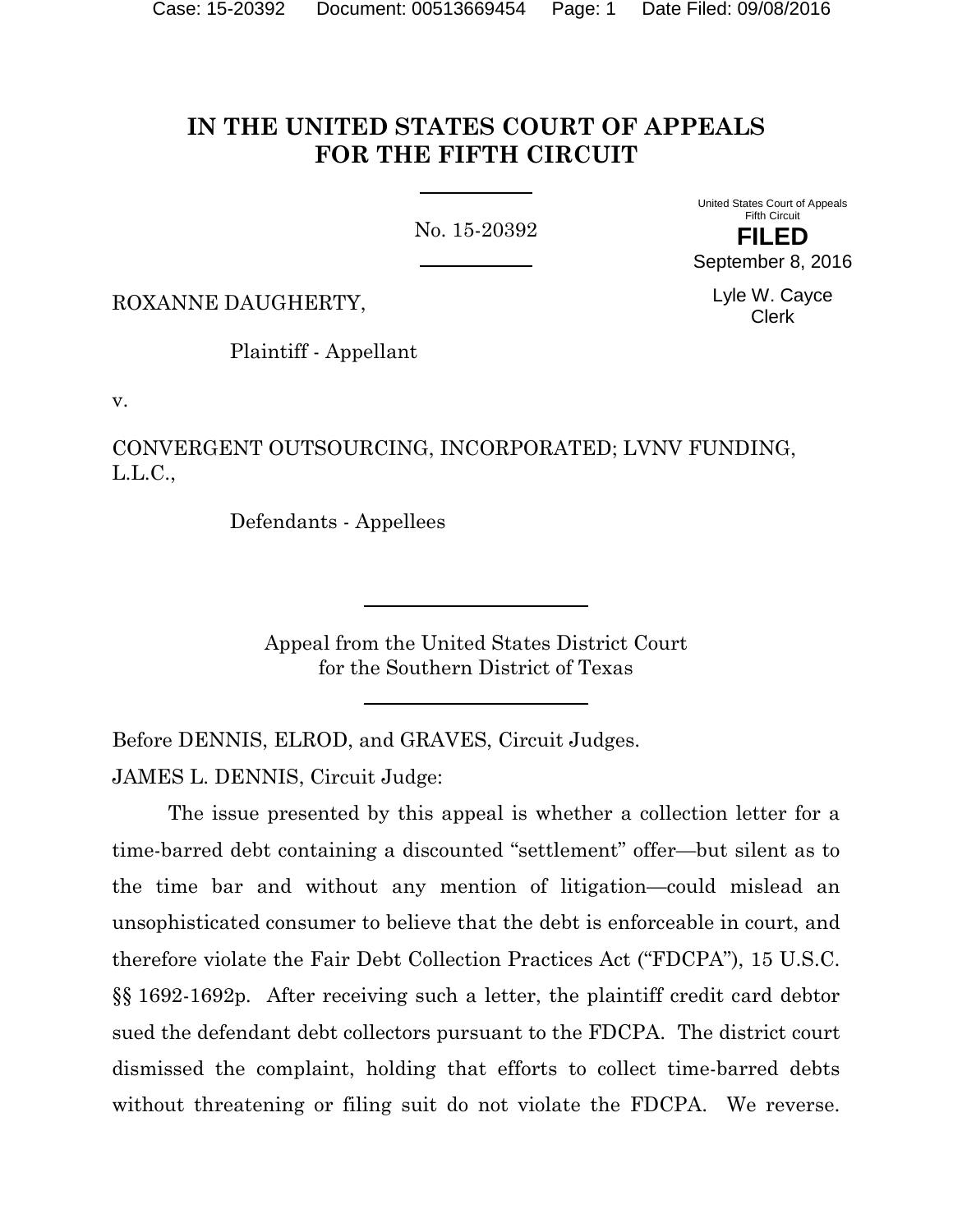While it is not automatically unlawful for a debt collector to seek payment of a time-barred debt, a collection letter violates the FDCPA when its statements could mislead an unsophisticated consumer to believe that her time-barred debt is legally enforceable, regardless of whether litigation is threatened.

**I.**

According to her complaint, Plaintiff-Appellant Roxanne Daugherty accumulated \$12,824.24 in credit card debt. After Daugherty defaulted on the debt, Defendant-Appellee LVNV Funding, L.L.C. ("LVNV") purchased the debt from the creditor. LVNV then hired Defendant-Appellee Convergent Outsourcing, Inc. ("Convergent") to collect the debt on LVNV's behalf. With an interest rate of 8%, the debt had increased to \$32,405.91 over the course of many years. Convergent subsequently sent Daugherty a letter, dated January 23, 2014, proposing that Daugherty make a payment of \$3,240.59 to "settle" a "past due balance of \$32,405.91." The parties agree that the statute of limitations on collection of the debt had expired.

Convergent's letter to Daugherty was titled "Settlement Offer" and stated as follows:

Dear Roxanne L. Daugherty:

This notice is being sent to you by a collection agency. The records of LVNV Funding LLC show that your account has a past due balance of \$32,405.91.

Our client has advised us that they are willing to settle your account for 10% of your total balance due to settle your past balance. The full settlement must be received in our office by an agreed upon date. If you are interested in taking advantage of this offer, call our office within 60 days of this letter. Your settlement amount would be \$3,240.59 to clear this account in full.

Even if you are unable to take advantage of this offer, please contact our office to see what terms can be worked out on your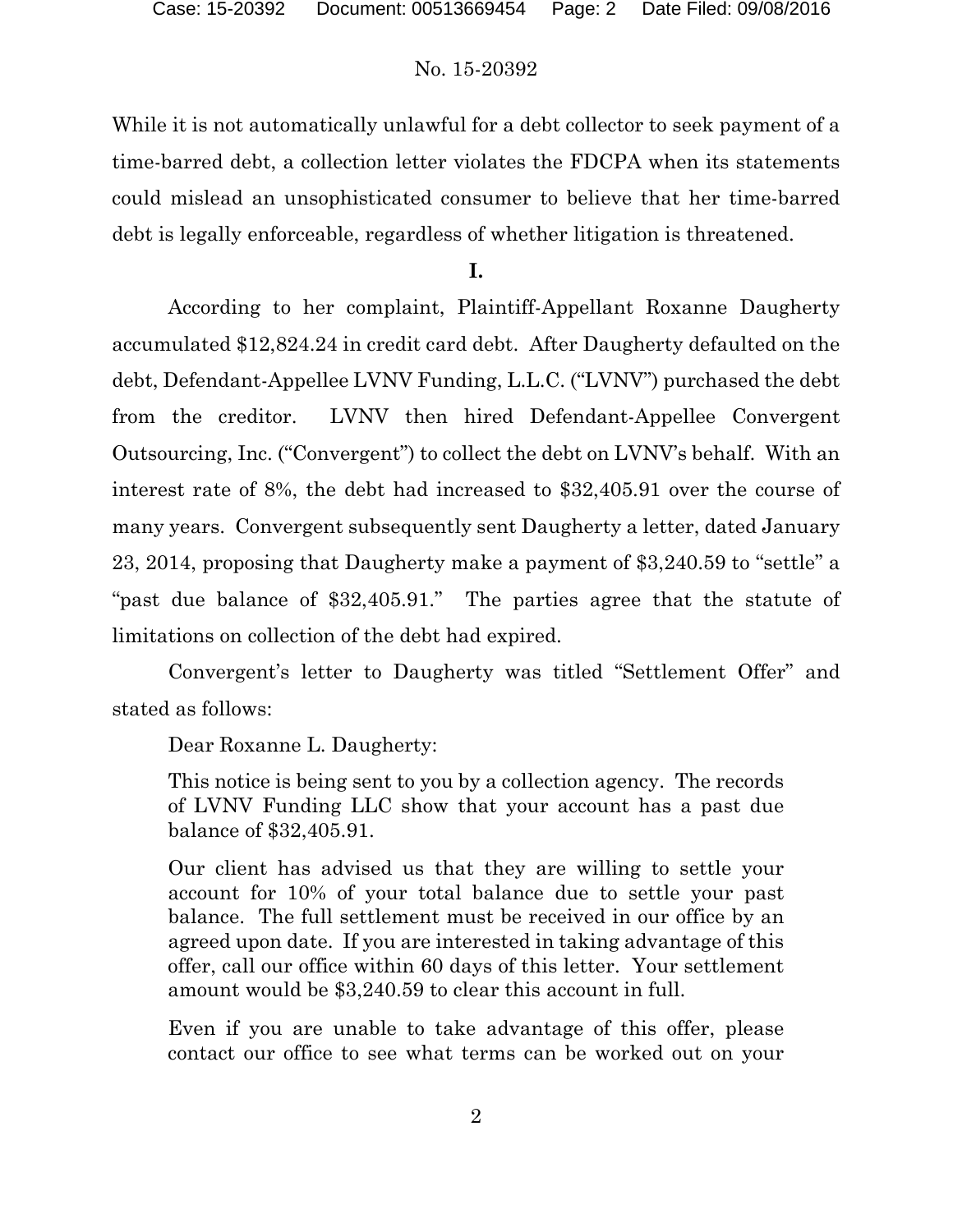account. We are not required to make this offer to you in the future.

Sincerely,

 $\overline{a}$ 

Convergent Outsourcing, Inc.

# **THIS IS AN ATTEMPT TO COLLECT A DEBT AND ANY INFORMATION OBTAINED WILL BE USED FOR THAT PURPOSE. THIS COMMUNICATION IS FROM A DEBT COLLECTOR.**

# **NOTICE: PLEASE SEE REVERSE SIDE FOR IMPORTANT CONSUMER INFORMATION.**

The letter requested that Daugherty respond by February 27, 2014, and offered three payment "opportunit[ies]": (1) a "Lump Sum Settlement Offer of 10%" requiring a single payment of \$3,240.59; (2) a "Settlement Offer of 25% & Pay Over 3 Months" requiring three payments of \$2,700.49; or (3) "Spread Your Payments Over 12 Months" requiring monthly payments of \$2,700.49 over the course of a year.

On November 18, 2014, Daugherty filed this suit against Convergent and LVNV, alleging violations of the FDCPA*.* According to the complaint, Convergent and LVNV—both "debt collectors" as defined by the FDCPA, 15 U.S.C. § 1692a(6)—violated 15 U.S.C. § 1692e by using false, deceptive, or misleading representations or means in connection with the collection of Daugherty's debt and violated 15 U.S.C. § 1692f by using unfair or unconscionable means to attempt to collect that debt. Daugherty faulted Convergent's collection letter for failing to disclose that the debt was not judicially enforceable, that settling the debt through a 10% payment would trigger tax liability for Daugherty,<sup>[1](#page-2-0)</sup> and that a partial payment would revive

<span id="page-2-0"></span><sup>&</sup>lt;sup>1</sup> Daugherty does not appeal from the rejection of her tax-consequences claim.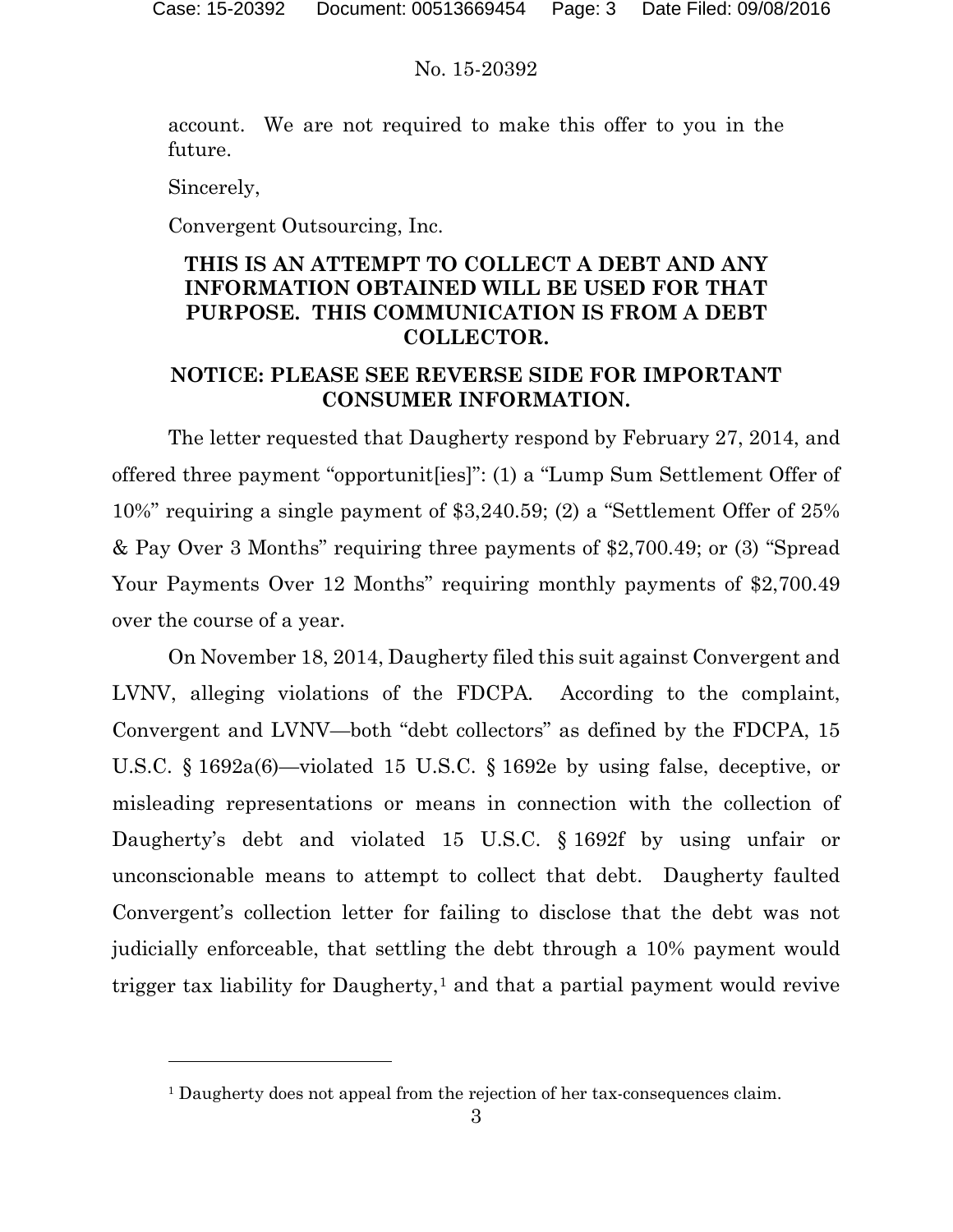the entire debt. She sought statutory damages in the amount of \$1,000 and attorneys' fees and costs.

Convergent and LVNV moved to dismiss Daugherty's suit for failure to state a claim upon which relief could be granted pursuant to Federal Rule of Civil Procedure 12(b)(6). The district court granted the motion, relying in part on *Huertas v. Galaxy Asset Management*, 641 F.3d 28 (3d Cir. 2011), and *Freyermuth v. Credit Bureau Services, Inc.*, 248 F.3d 767 (8th Cir. 2001), to hold that the FDCPA permits a debt collector to seek voluntary repayment of a time-barred debt so long as the debt collector does not initiate or threaten legal action in connection with its debt collection efforts. *Daugherty v. Convergent Outsourcing, Inc.*, No. 4:14-CV-3306, 2015 WL 3823654, at \*3-7 (S.D. Tex. June 18, 2015). Daugherty appealed.

## **II.**

"This court reviews a district court's grant of a motion to dismiss de novo." *Whitley v. Hanna*, 726 F.3d 631, 637 (5th Cir. 2013). The plaintiff's well-pleaded facts are to be accepted as true and viewed in the light most favorable to her. *Id.* A claim is properly dismissed when the facts alleged do not state a claim that is plausible on its face. *Amacker v. Renaissance Asset Mgmt. LLC*, 657 F.3d 252, 254 (5th Cir. 2011). "A claim has facial plausibility when the plaintiff pleads factual content that allows the court to draw the reasonable inference that the defendant is liable for the misconduct alleged." *Gearlds v. Entergy Servs., Inc.*, 709 F.3d 448, 450 (5th Cir. 2013) (quoting *Ashcroft v. Iqbal*, 556 U.S. 662, 678 (2009)).

#### **III.**

The FDCPA prohibits the use of "any false, deceptive, or misleading representation or means in connection with the collection of any debt." 15 U.S.C. § 1692e. Section 1692e furnishes a nonexclusive list of prohibited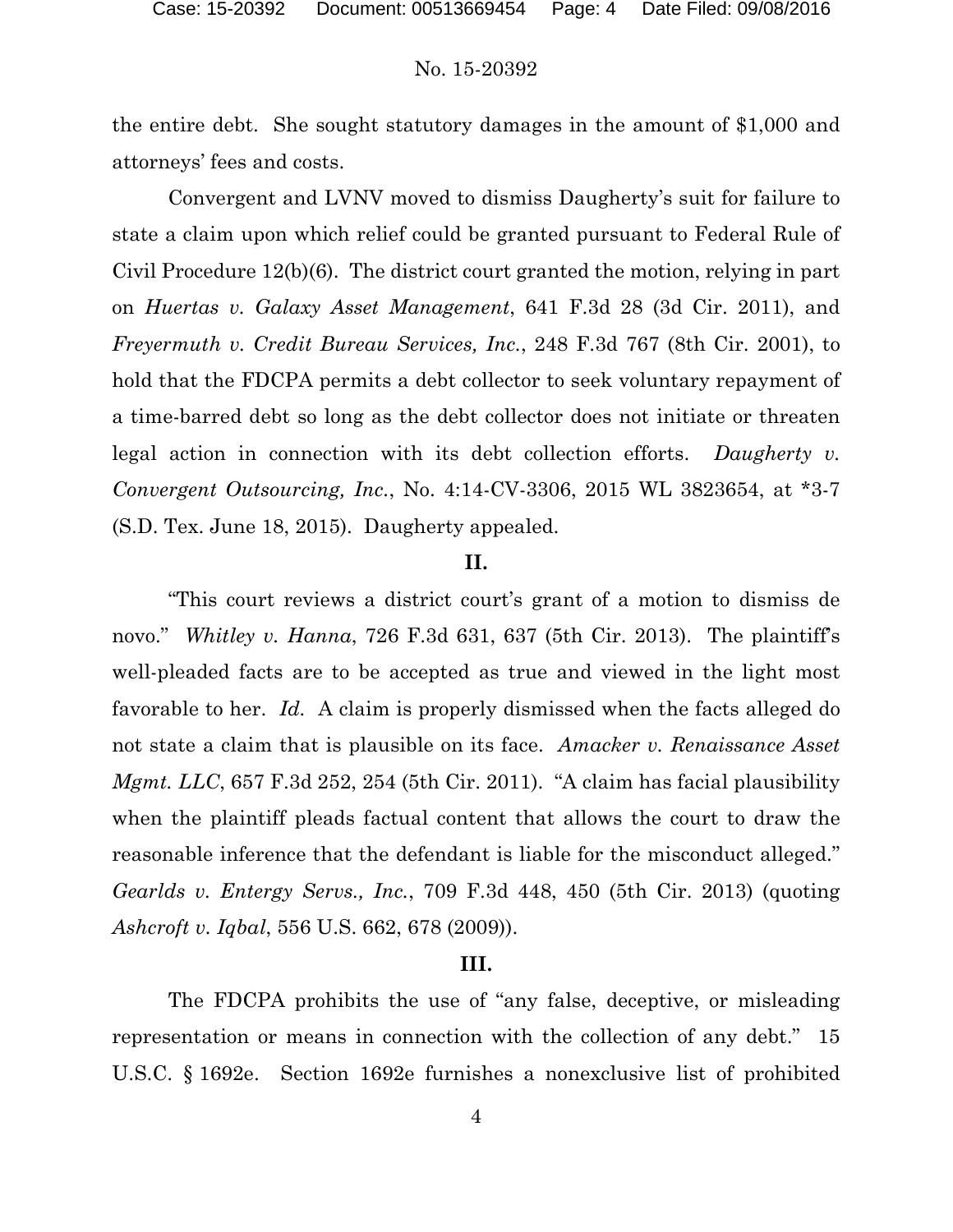l

#### No. 15-20392

practices, including falsely representing the character, amount, or legal status of any debt, § 1692e(2)(A), and threatening to take any action that cannot legally be taken, § 1692e(5). Section 1692f prohibits debt collectors from using "unfair or unconscionable means to collect or attempt to collect any debt." "Congress . . . clearly intended the FDCPA to have a broad remedial scope." *Serna v. Law Office of Joseph Onwuteaka, P.C.*, 732 F.3d 440, 445 (5th Cir. 2013) (emphasis omitted) (quoting *Hamilton v. United Healthcare of La., Inc.*, 310 F.3d 385, 392 (5th Cir. 2002)). The FDCPA should therefore be construed broadly and in favor of the consumer. *Id.* at 445 n.11.

When evaluating whether a collection letter violates § 1692e or § 1692f, a court must view the letter from the perspective of an "unsophisticated or least sophisticated consumer."[2](#page-4-0) *McMurray v. ProCollect, Inc.*, 687 F.3d 665, 669 (5th Cir. 2012) (quoting *Goswami v. Am. Collections Enter.*, 377 F.3d 488, 495 (5th Cir. 2004)). The court must "assume that the plaintiff-debtor is neither shrewd nor experienced in dealing with creditors." *Goswami*, 377 F.3d at 495. At the same time, however, the unsophisticated consumer is not one "tied to the 'very last rung on the [intelligence or] sophistication ladder.'" *Id.* (alteration in original) (quoting *Taylor v. Perrin, Landry, deLaunay & Durand*, 103 F.3d 1232, 1236 (5th Cir. 1997)).

## **IV.**

There is an apparent conflict in the circuits as to whether a collection letter offering "settlement" of a time-barred debt can violate the FDCPA if the debt collector does not disclose the debt's unenforceability or expressly threaten litigation. The Third and Eighth Circuits have stated that "[i]n the

<span id="page-4-0"></span><sup>2</sup> We refer to both as "unsophisticated" consumers for ease of reference. *See Peter v. G.C. Servs. L.P.*, 310 F.3d 344, 349 n.1 (5th Cir. 2002) (opting not to decide which of the two standards governs because "the difference between the standards is de minimis at most").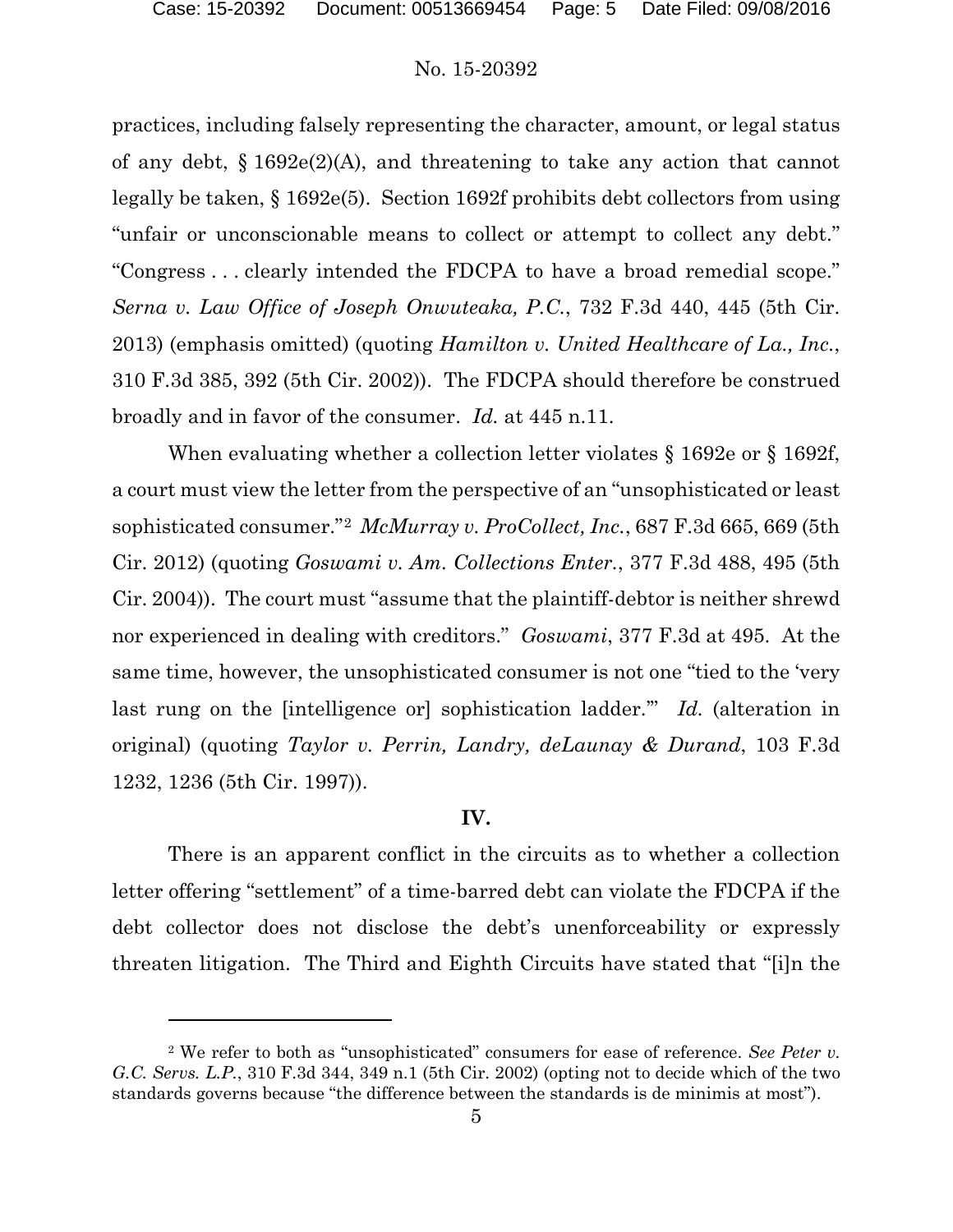$\overline{a}$ 

### No. 15-20392

absence of a threat of litigation or actual litigation, no violation of the FDCPA has occurred when a debt collector attempts to collect on a potentially timebarred debt that is otherwise valid." *Huertas*, 641 F.3d at 33 (quoting *Freyermuth*, 248 F.3d at 771). On the other hand, the Sixth and Seventh Circuits have held that collection letters offering to settle time-barred debts without disclosing the status of the debt can be misleading and therefore violate the FDCPA even if they do not expressly threaten litigation. *See Buchanan v. Northland Grp., Inc.*, 776 F.3d 393, 397 (6th Cir. 2015); *McMahon v. LVNV Funding, LLC*, 744 F.3d 1010, 1020 (7th Cir. 2014). We have not previously taken a position on this issue,[3](#page-5-0) but we are persuaded by *McMahon* and *Buchanan* that a collection letter that is silent as to litigation, but which offers to "settle" a time-barred debt without acknowledging that such debt is judicially unenforceable, can be sufficiently deceptive or misleading to violate the FDCPA.

At the outset, as the court in *McMahon* concluded, "[w]hether a [collection] letter is confusing is a question of fact" and a "[d]ismissal is appropriate only when it is apparent from a reading of the letter that not even a significant fraction of the population would be misled by it." 744 F.3d at 1020 (internal quotation marks omitted). In *McMahon*, the debt collectors in the consolidated cases had sent collection letters listing outstanding amounts due but failing to mention that the statute of limitations periods on the debts had

<span id="page-5-0"></span><sup>3</sup> LVNV points to our decision in *Castro v. Collecto, Inc.*, 634 F.3d 779 (5th Cir. 2011), for support, but that case is inapposite. There, we parenthetically quoted the Eighth Circuit's statement that, "[I]n the absence of a threat of litigation or actual litigation, no violation of the FDCPA has occurred when a debt collector attempts to collect on a potentially timebarred debt that is otherwise valid." *Id.* at 783 (quoting *Freyermuth*, 248 F.3d at 771). The *Castro* panel, however, cited the Eighth Circuit solely for the proposition that "threatening to sue on time-barred debt may well constitute a violation of the FDCPA." *Id.* The question of whether an attempt to collect a time-barred debt can violate the FDCPA even without a threat of litigation simply was not before us at that time.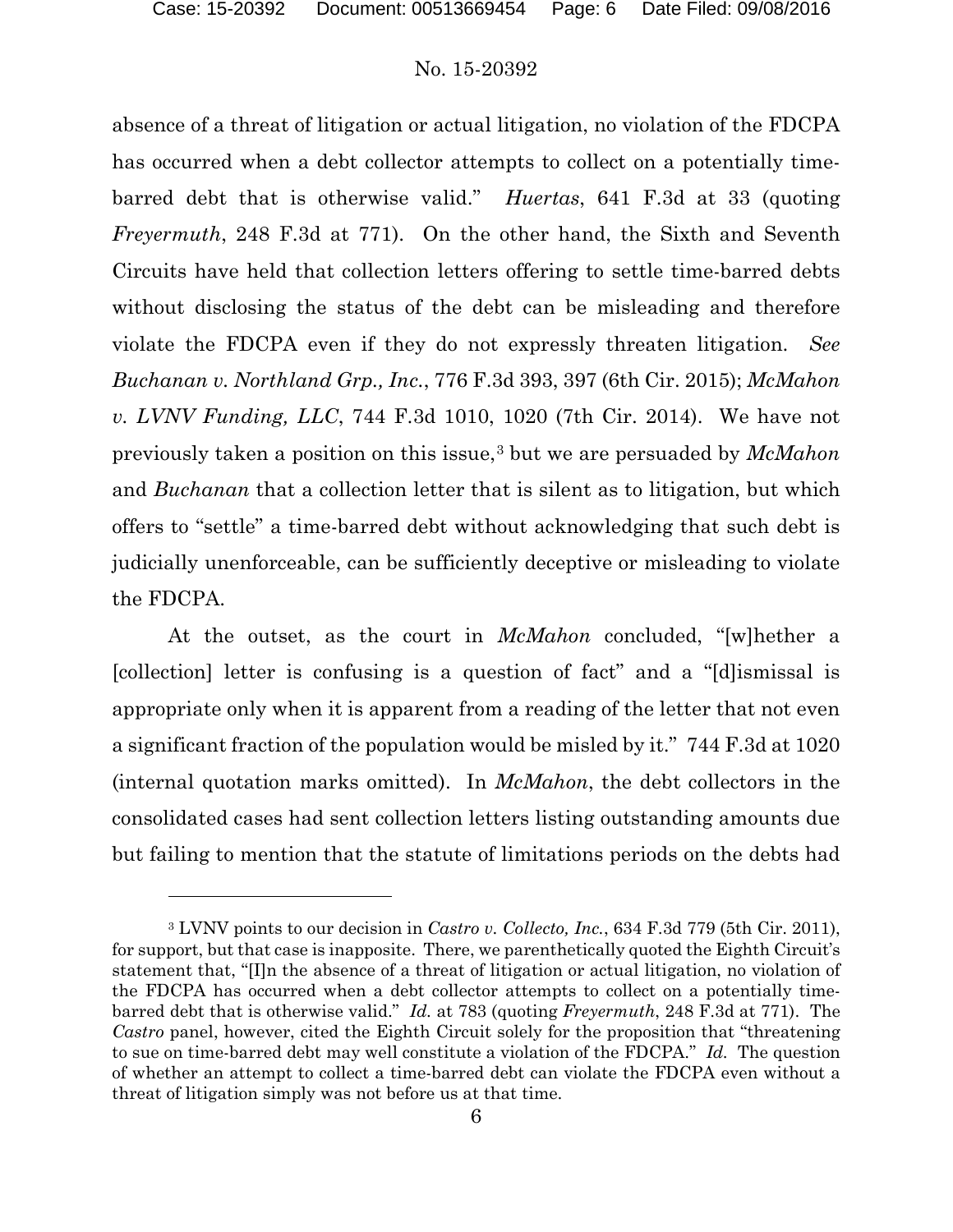already expired. *Id.* at 1013-14. The collection letter in each case offered to "settle" the debt at a substantial discount, provided the debtor acted within a prescribed period of time. *Id.* The Seventh Circuit held that each letter could mislead an unsophisticated consumer into believing the debt was judicially enforceable and that each plaintiff's FDCPA claim should therefore survive a motion to dismiss. *Id.* at 1022.

While the *McMahon* court noted that efforts to collect on a time-barred debt are not "automatically improper," it concluded that a debt collector violates the FDCPA when it "uses language in its [collection] letter that would mislead an unsophisticated consumer into believing that the debt is legally enforceable." *Id.* at 1020. The court reasoned that this proposition "is straightforward under the statute" as the FDCPA specifically prohibits "the false representation of the character or legal status of any debt." *Id.* (citing § 1692e(2)(A)). The court also found the offers to "settle" misleading because "a gullible consumer who made a partial payment would inadvertently have reset the limitations period and made herself vulnerable to a suit on the full amount." *Id.* at 1021. Thus, the court found the settlement offers "only reinforced the misleading impression that the debt was legally enforceable." *Id.* The court further noted that the Federal Trade Commission and the Consumer Financial Protection Bureau have found that "most consumers do not understand their legal rights with respect to time-barred debt," *id.* (citing FED. TRADE COMM'N, REPAIRING A BROKEN SYSTEM: PROTECTING CONSUMERS IN DEBT COLLECTION LITIGATION AND ARBITRATION 26-27 (2010)), and that these and other agencies have argued in other cases that a debt collector collecting on a time-barred debt "must inform the consumer that (1) the collector cannot sue to collect the debt and (2) providing a partial payment would revive the collector's ability to sue to collect the balance[,]" *id.* at 1015.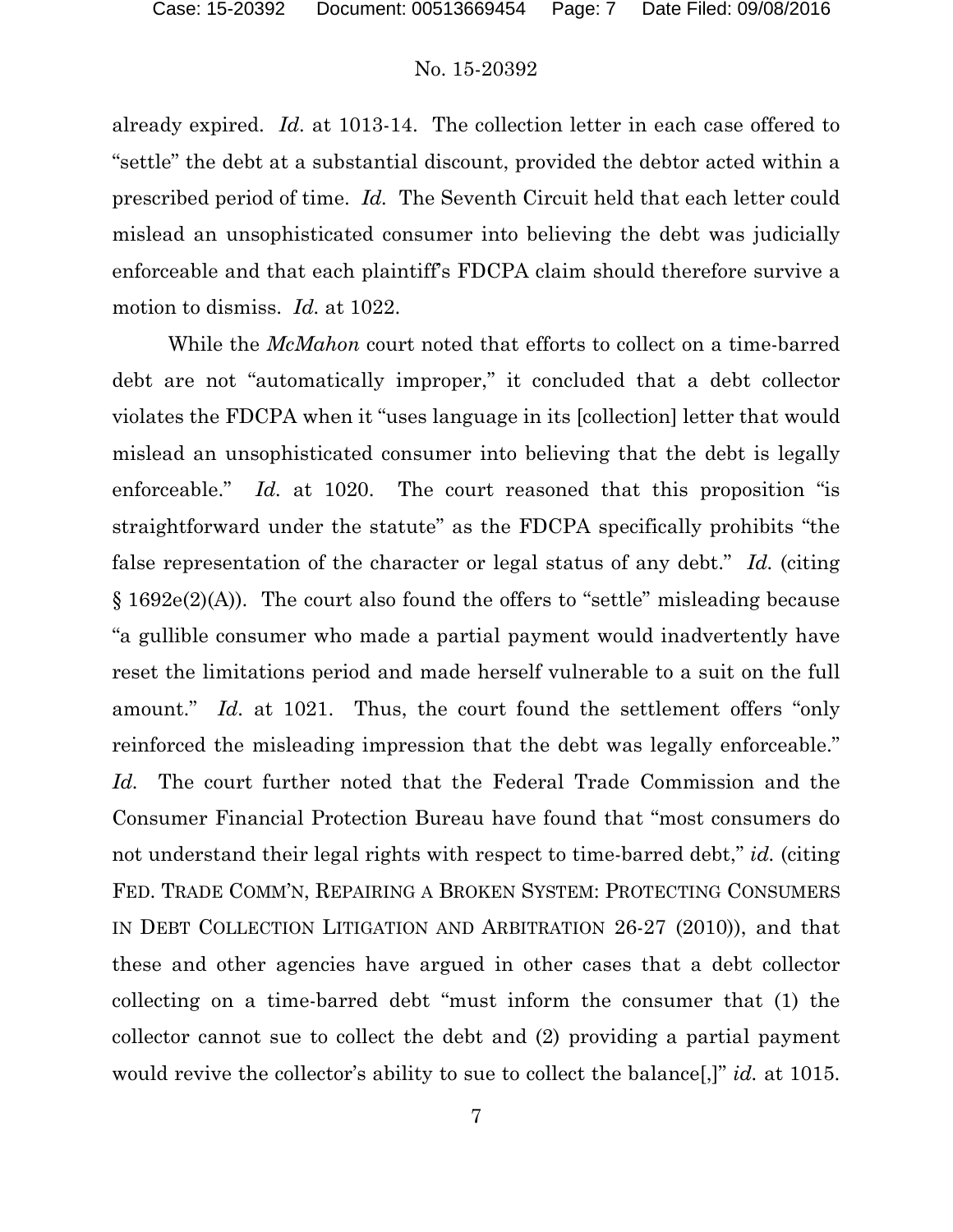For these reasons, the *McMahon* court concluded that the plaintiff in each case had stated an FDCPA claim upon which relief could be granted. *Id.* at 1022.

In *Buchanan*, which involved a similar collection letter offering to settle a time-barred debt without disclosing its unenforceability, a panel majority of the Sixth Circuit arrived at the same conclusion. 776 F.3d at 400. The *Buchanan* court held, in part:

When a [collection] letter creates confusion about a creditor's right to sue, that is illegal. The [FDCPA] singles out as unlawful the "false representation of . . . the character, amount, or legal status of any debt." "Whether a debt is legally enforceable is a central fact about the character and legal status of that debt." A misrepresentation about the limitations period amounts to a "straightforward" violation of § 1692e(2)(A).

*Id.* at 398-99 (alteration in original) (citations omitted). The court also noted that an unsophisticated debtor who could not afford the settlement might assume from the letter that at least a partial payment would be advisable, not knowing that under the controlling state law a partial payment would restart the statute-of-limitations clock on the principal debt. *Id.* at 399. The court therefore concluded that "[w]ithout disclosure, a well-meaning debtor could inadvertently dig herself into an even deeper hole." *Id.* (citing Debt Collection (Regulation F), 78 Fed. Reg. 67,876 (Nov. 12, 2013) ("[C]onsumers may believe that when they make a partial payment on a time-barred debt they have only obligated themselves in the amount of the partial payment but in many circumstances that is not true.")).

*Freyermuth* and *Huertas* involved collection letters demanding payment on time-barred debt but lacking any disclosure that the applicable limitations periods had expired. In *Freyermuth*, the Eighth Circuit held that an attempt to collect on a time-barred debt is permissible under the FDCPA because "a statute of limitations does not eliminate the debt; it merely limits the judicial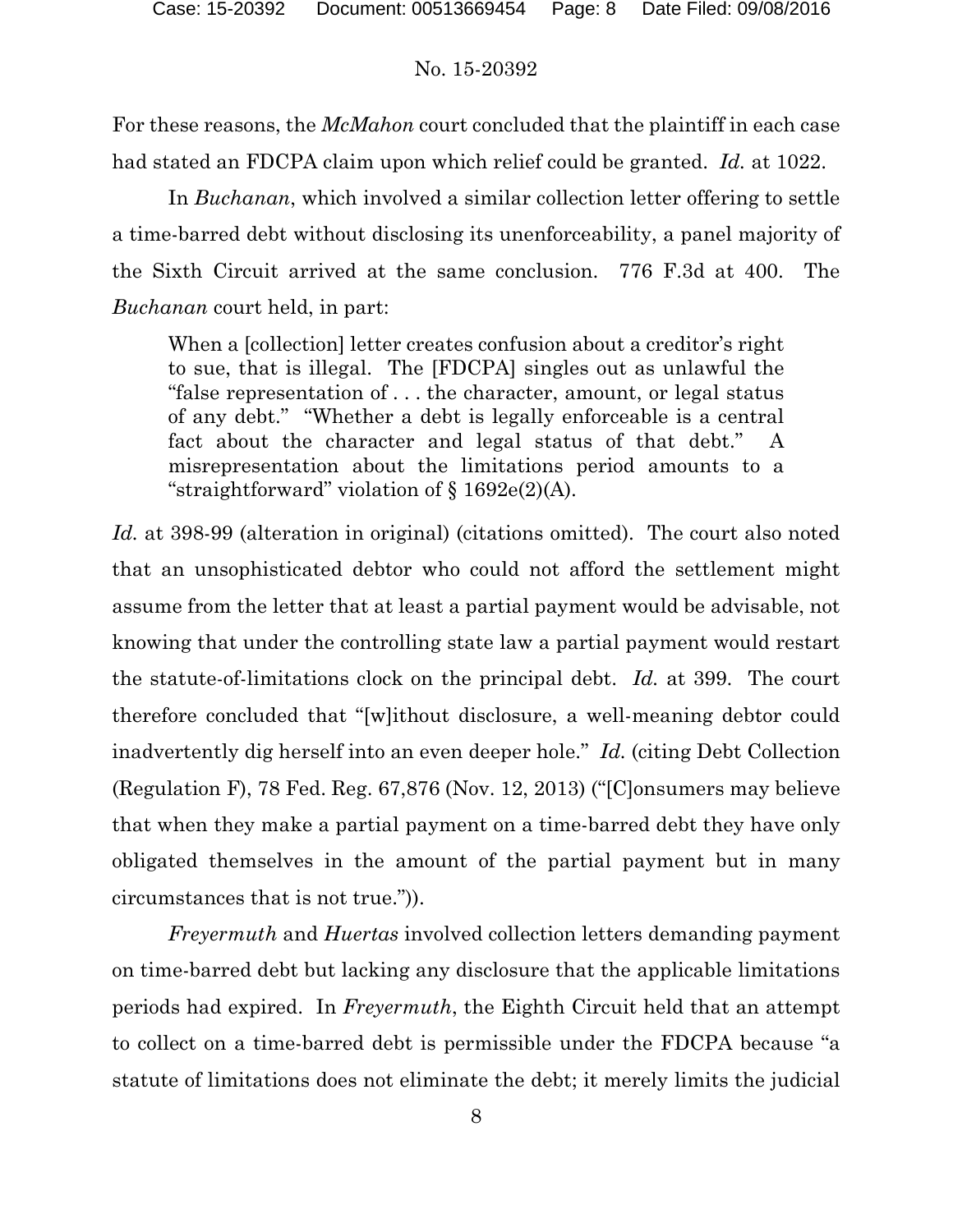remedies available." 248 F.3d at 771. The Third Circuit followed suit, noting that "it is appropriate for a debt collector to request voluntary repayment of a time-barred debt." *Huertas*, 641 F.3d at 33. In each case, the court contrasted the facts before it with cases wherein collection letters contained threats to sue, and concluded that the absence of such threats meant that the letters before them did not violate the FDCPA. *See id.* at 32-33; *Freyermuth*, 248 F.3d at 771.

The Sixth and Seventh Circuits offer differing perspectives on the extent to which their opinions conflict with *Freyermuth* and *Huertas*. The Sixth Circuit asserted common ground with the Third and Eighth Circuits, inasmuch as all three courts found "an attempt to collect a time-barred debt is not a thinly veiled threat to sue." *Buchanan*, 776 F.3d at 399 (citing *Huertas*, 641 F.3d at 33; *Freyermuth*, 248 F.3d at 771). The Sixth Circuit reasoned that, because the letters before the Third and Eighth Circuits did not offer to "settle" or invite a partial payment, the Sixth Circuit's refusal to dismiss the plaintiff's claim based on a very different collection letter did not put it at odds with the two fellow circuits. *Id.* The Seventh Circuit, however, concluded that the FDCPA "cannot bear the reading that" the *Huertas* and *Freyermuth* courts have given it: "The plain language of the FDCPA prohibits not only threatening to take actions that the collector cannot take, but also the use of any false, deceptive, or misleading representation, including those about the character or legal status of any debt." *McMahon*, 744 F.3d at 1020-21. The Seventh Circuit specifically said its "opinion create[d] a conflict in the circuits." *Id.* at 1020 n.1.

We agree with the Seventh Circuit's interpretation of the FDCPA in *McMahon*, and with the Sixth Circuit's opinion in *Buchanan* insofar as it is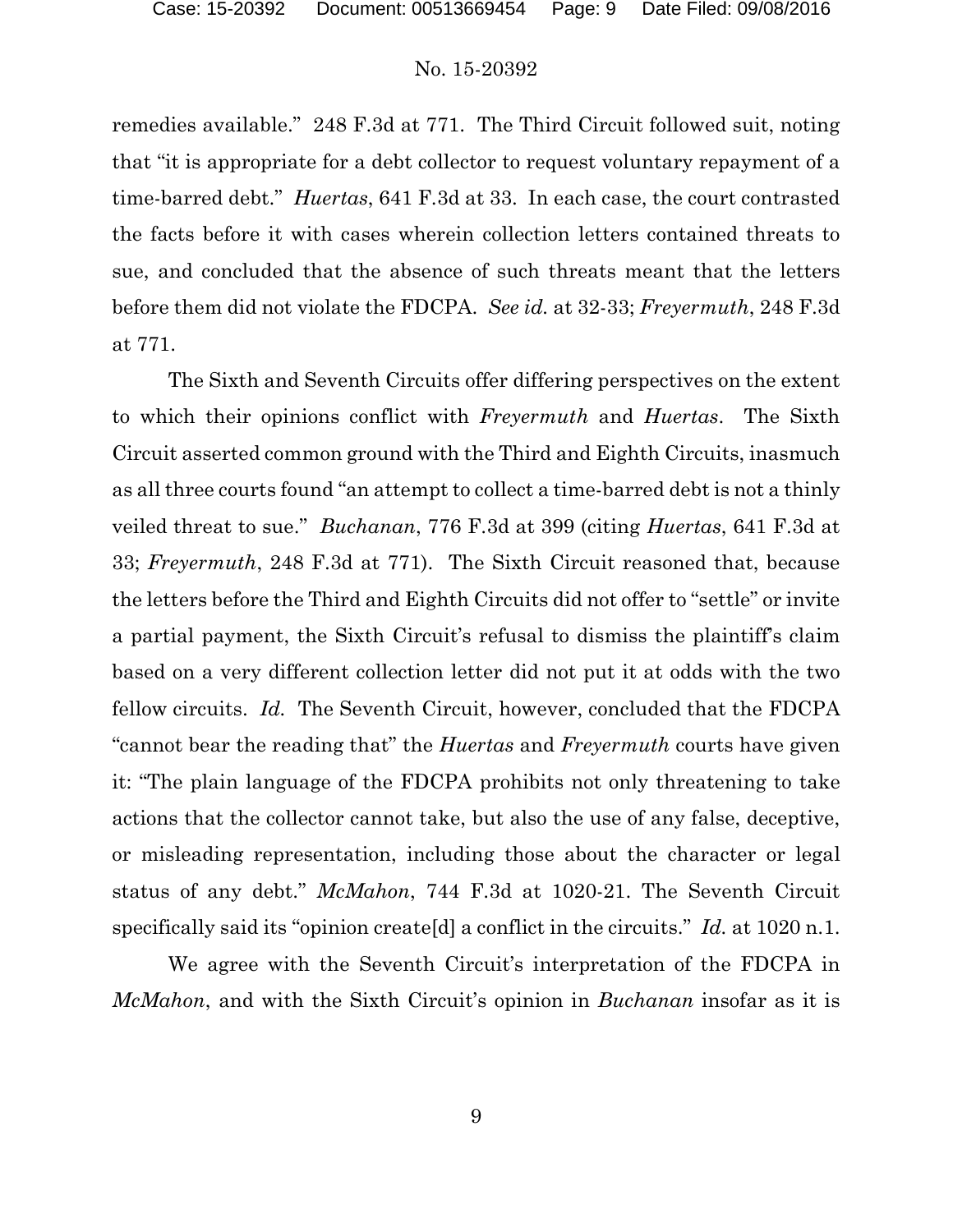$\overline{a}$ 

### No. 15-20392

consistent with *McMahon*.[4](#page-9-0) Accordingly, we agree that a collection letter seeking payment on a time-barred debt (without disclosing its unenforceability) but offering a "settlement" and inviting partial payment (without disclosing the possible pitfalls) could constitute a violation of the FDCPA. Accepting as true the well-pleaded facts alleged by Daugherty, and viewing these facts in the light most favorable to her, we conclude that Daugherty's claim is facially plausible.<sup>[5](#page-9-1)</sup>

For these reasons, we REVERSE the district court's grant of Defendants' motion to dismiss and REMAND for further proceedings consistent with this opinion.

<span id="page-9-0"></span><sup>4</sup> We note that two district courts in this circuit have already embraced the approach we announce today. *See Langley v. Northstar Location Servs.*, No. H-16-1351, 2016 WL 4059355 (S.D. Tex. July 28, 2016); *Carter v. First Nat'l Collection Bureau, Inc.*, 135 F. Supp. 3d 565 (S.D. Tex. 2015).

<span id="page-9-1"></span><sup>&</sup>lt;sup>5</sup> Appellees argue that partial payment by Daugherty would not revive her debt under Texas law. However, whether Texas law governs the revival or reset of the statute of limitations pertinent to the particular debt at issue in this case appears to depend on facts outside of the pleadings and is therefore inappropriate for consideration under Rule 12(b)(6). In any event, we decline to reach this issue as it is unnecessary to our resolution of this appeal.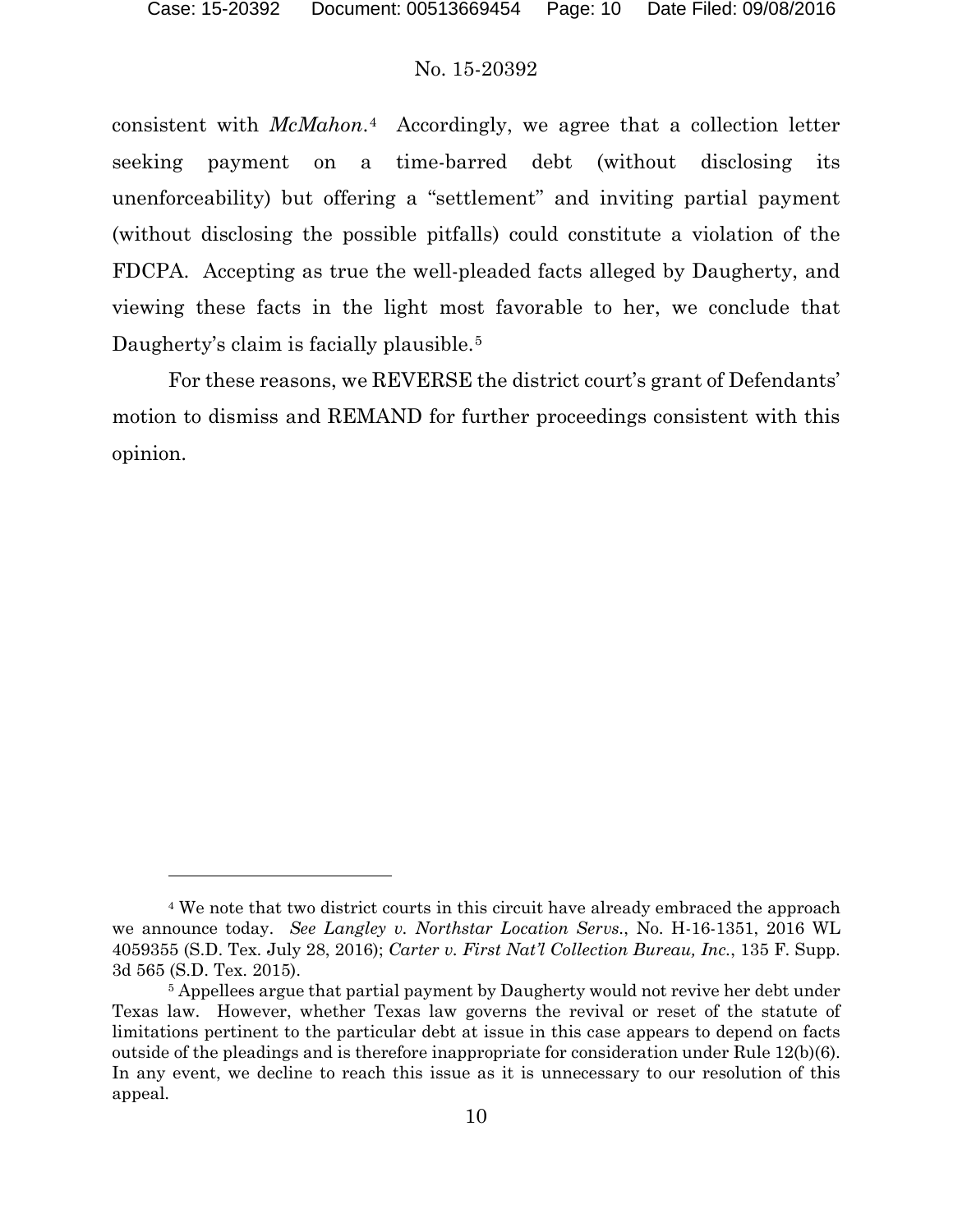**UNITED STATES COURT OF APPEALS FOR THE FIFTH CIRCUIT** Case: 15-20392 Document: 00513669475 Page: 1 Date Filed: 09/08/2016

## **BILL OF COSTS**

## **NOTE: The Bill of Costs is due in this office** *within 14 days from the date of the opinion, See* FED. R. APP. P. &  $5^{th}$  CIR. R. 39. Untimely bills of costs must be **accompanied by a separate motion to file out of time, which the court may deny.**

|                                                                            | $\mathbf{v}$ .       |                       |                |                   | No.                                                    |                       |                |                   |
|----------------------------------------------------------------------------|----------------------|-----------------------|----------------|-------------------|--------------------------------------------------------|-----------------------|----------------|-------------------|
| The Clerk is requested to tax the following costs against:                 |                      |                       |                |                   |                                                        |                       |                |                   |
| <b>COSTS TAXABLE UNDER</b><br>Fed. R. App. P. & 5 <sup>th</sup> Cir. R. 39 | <b>REQUESTED</b>     |                       |                |                   | <b>ALLOWED</b><br>(If different from amount requested) |                       |                |                   |
|                                                                            | <b>No. of Copies</b> | <b>Pages Per Copy</b> | Cost per Page* | <b>Total Cost</b> | No. of<br>Documents                                    | Pages per<br>Document | Cost per Page* | <b>Total Cost</b> |

|                                                                                                                                                                                                                                                                                                                                       |  |  |                     |  | <b>Documents</b>                    | <b>Document</b>     |  |  |  |  |
|---------------------------------------------------------------------------------------------------------------------------------------------------------------------------------------------------------------------------------------------------------------------------------------------------------------------------------------|--|--|---------------------|--|-------------------------------------|---------------------|--|--|--|--|
| <b>Docket Fee (\$500.00)</b>                                                                                                                                                                                                                                                                                                          |  |  |                     |  |                                     |                     |  |  |  |  |
| <b>Appendix or Record Excerpts</b>                                                                                                                                                                                                                                                                                                    |  |  |                     |  |                                     |                     |  |  |  |  |
| <b>Appellant's Brief</b>                                                                                                                                                                                                                                                                                                              |  |  |                     |  |                                     |                     |  |  |  |  |
| <b>Appellee's Brief</b>                                                                                                                                                                                                                                                                                                               |  |  |                     |  |                                     |                     |  |  |  |  |
| <b>Appellant's Reply Brief</b>                                                                                                                                                                                                                                                                                                        |  |  |                     |  |                                     |                     |  |  |  |  |
| Other:                                                                                                                                                                                                                                                                                                                                |  |  |                     |  |                                     |                     |  |  |  |  |
| Total \$                                                                                                                                                                                                                                                                                                                              |  |  |                     |  | Costs are taxed in the amount of \$ |                     |  |  |  |  |
|                                                                                                                                                                                                                                                                                                                                       |  |  |                     |  |                                     |                     |  |  |  |  |
|                                                                                                                                                                                                                                                                                                                                       |  |  | LYLE W.CAYCE, CLERK |  |                                     |                     |  |  |  |  |
| State of                                                                                                                                                                                                                                                                                                                              |  |  |                     |  |                                     | <b>Deputy Clerk</b> |  |  |  |  |
| o hereby swear under penalty of perjury that the services for which fees have been charged were, by the services for which fees have been charged were<br>incurred in this action and that the services for which fees have been charged were actually and necessarily performed. A copy of this Bill of Costs was this day mailed to |  |  |                     |  |                                     |                     |  |  |  |  |
|                                                                                                                                                                                                                                                                                                                                       |  |  |                     |  |                                     |                     |  |  |  |  |

**(Signature)** 

Print Form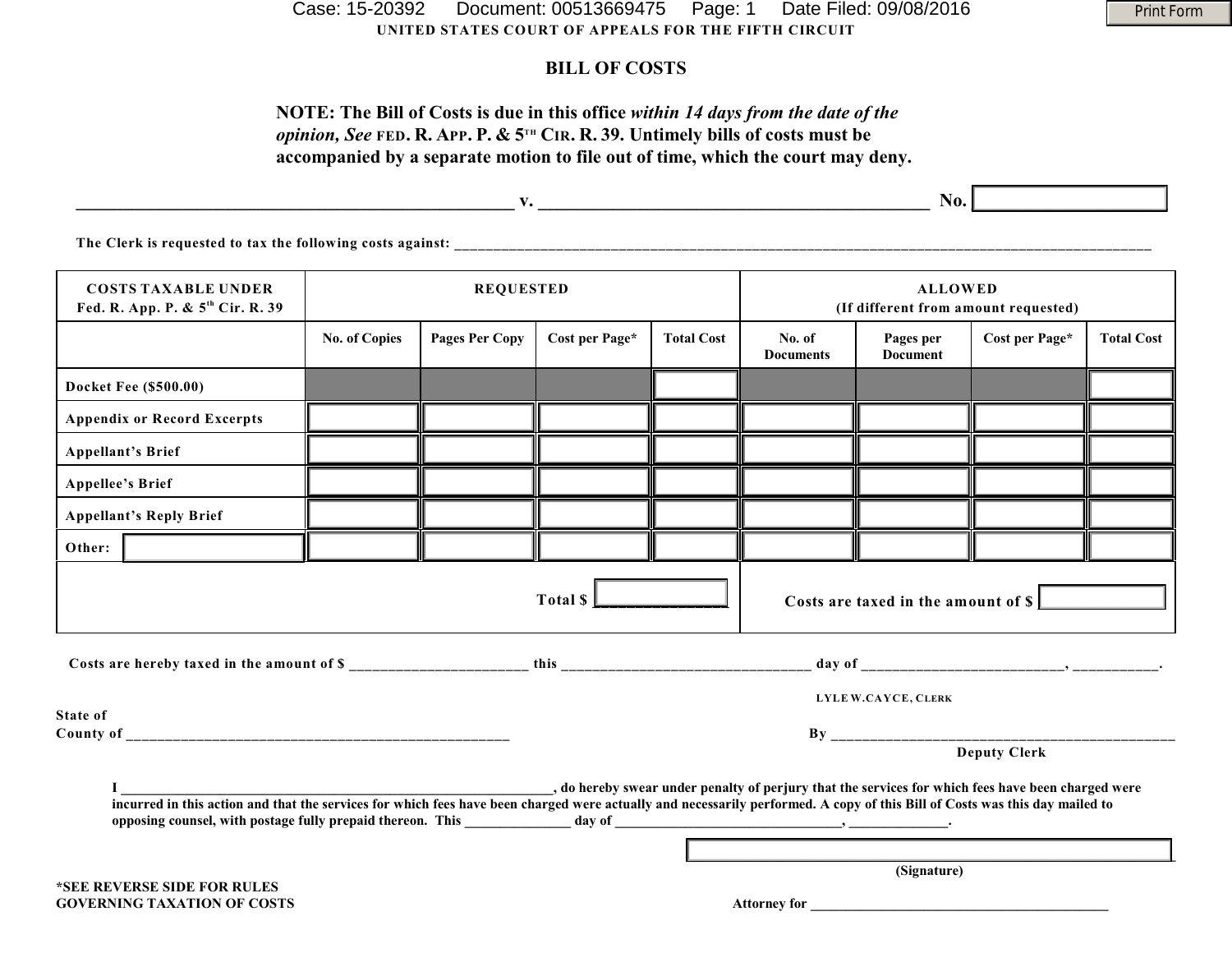#### Case: 15-20392 Document: 00513669475 Page: 2 Date Filed: 09/08/2016

#### *FIFTH CIRCUIT RULE 39*

*39.1 Taxable Rates. The cost of reproducing necessary copies of the brief, appendices, or record excerpts shall be taxed at a rate not higher than \$0.15 per page, including cover,* index, and internal pages, for any for of reproduction costs. The cost of the binding required by  $5^{10}$  CIR, R, 32.2.3that mandates that briefs must lie reasonably flat when open shall *be a taxable cost but not limited to the foregoing rate. This rate is intended to approximate the current cost of the most economical acceptable method of reproduction generally available; and the clerk shall, at reasonable intervals, examine and review it to reflect current rates. Taxable costs will be authorized for up to 15 copies for a brief and 10 copies of an appendix or record excerpts, unless the clerk gives advance approval for additional copies.*

*39.2 Nonrecovery of Mailing and Commercial Delivery Service Costs. Mailing and commercial delivery fees incurred in transmitting briefs are not recoverable as taxable costs.*

39.3 Time for Filing Bills of Costs. The clerk must receive bills of costs and any objections within the times set forth in FED. R. APP. P. 39(D). See 5<sup>TH</sup> CIR. R. 26.1.

#### **FED. R. APP. P. 39. COSTS**

**(a)** *Against Whom Assessed.* The following rules apply unless the law provides or the court orders otherwise;

- (1) if an appeal is dismissed, costs are taxed against the appellant, unless the parties agree otherwise;
- (2) if a judgment is affirmed, costs are taxed against the appellant;
- (3) if a judgment is reversed, costs are taxed against the appellee;
- (4) if a judgment is affirmed in part, reversed in part, modified, or vacated, costs are taxed only as the court orders.

**(b)** *Costs For and Against the United States.* Costs for or against the United States, its agency or officer will be assessed under Rule 39(a) only if authorized by law.

**©)** *Costs of Copies* Each court of appeals must, by local rule, fix the maximum rate for taxing the cost of producing necessary copies of a brief or appendix, or copies of records authorized by rule 30(f). The rate must not exceed that generally charged for such work in the area where the clerk's office is located and should encourage economical methods of copying.

#### **(d)** *Bill of costs: Objections; Insertion in Mandate.*

(1) A party who wants costs taxed must – within 14 days after entry of judgment – file with the circuit clerk, with proof of service, an itemized and verified bill of costs.

(2) Objections must be filed within 14 days after service of the bill of costs, unless the court extends the time.

(3) The clerk must prepare and certify an itemized statement of costs for insertion in the mandate, but issuance of the mandate must not be delayed for taxing costs. If the mandate issues before costs are finally determined, the district clerk must – upon the circuit clerk's request – add the statement of costs, or any amendment of it, to the mandate.

**(e)** *Costs of Appeal Taxable in the District Court.* The following costs on appeal are taxable in the district court for the benefit of the party entitled to costs under this rule:

(1) the preparation and transmission of the record;

- (2) the reporter's transcript, if needed to determine the appeal;
- (3) premiums paid for a supersedeas bond or other bond to preserve rights pending appeal; and

(4) the fee for filing the notice of appeal.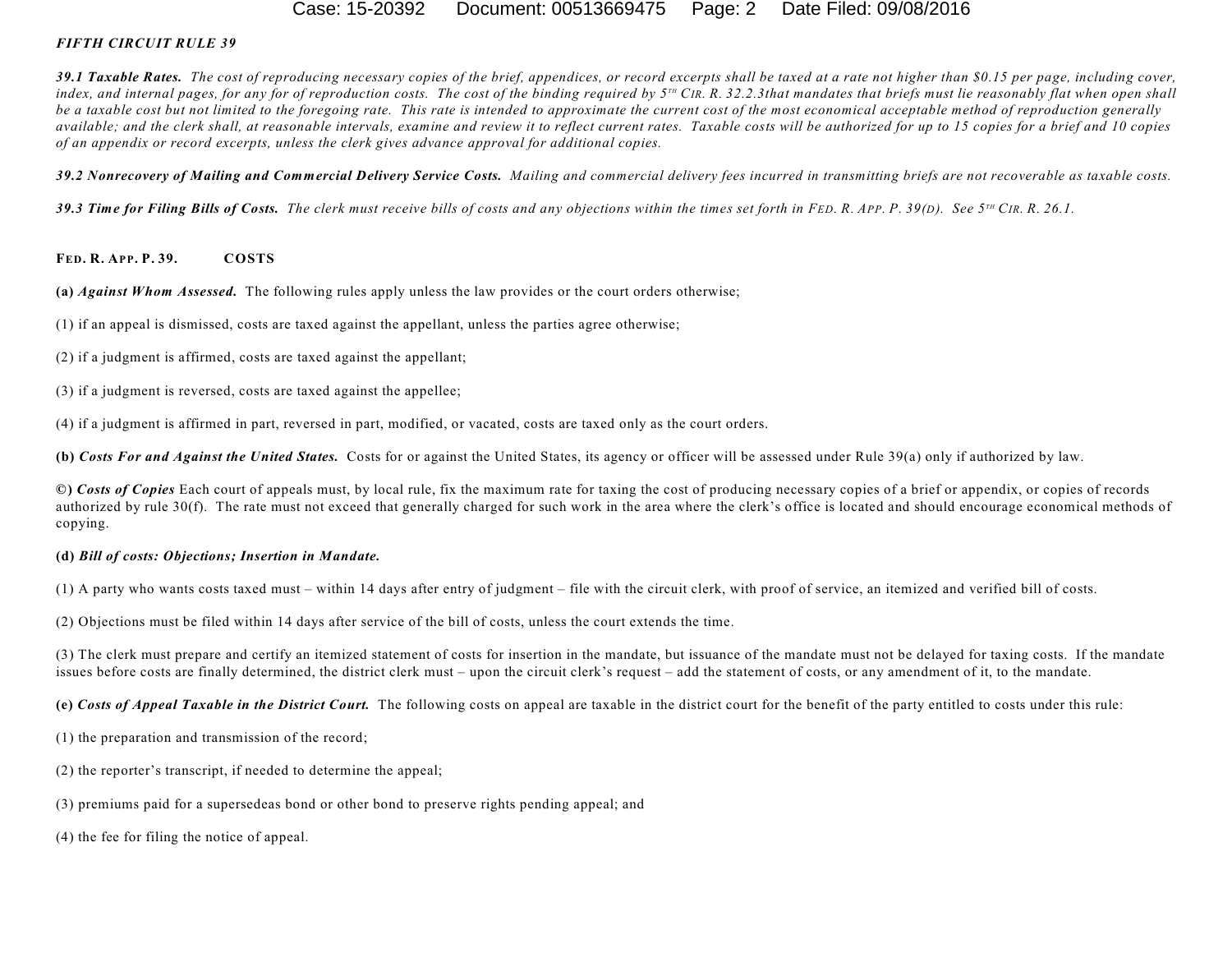# *United States Court of Appeals*

**FIFTH CIRCUIT OFFICE OF THE CLERK**

**LYLE W. CAYCE CLERK**

**TEL. 504-310-7700 600 S. MAESTRI PLACE NEW ORLEANS, LA 70130**

September 08, 2016

MEMORANDUM TO COUNSEL OR PARTIES LISTED BELOW

Regarding: Fifth Circuit Statement on Petitions for Rehearing or Rehearing En Banc

No. 15-20392 Roxanne Daugherty v. Convergent Outsourcing, Inc., et al USDC No. 4:14-CV-3306

---------------------------------------------------

Enclosed is a copy of the court's decision. The court has entered judgment under FED R. APP. P. 36. (However, the opinion may yet contain typographical or printing errors which are subject to correction.)

FED R. APP. P. 39 through  $41$ , and  $5<sup>TH</sup>$  CIR. R.s 35, 39, and  $41$  govern costs, rehearings, and mandates. **5TH CIR. R.s 35 and 40 require you to attach to your petition for panel rehearing or rehearing en banc an unmarked copy of the court's opinion or order.** Please read carefully the Internal Operating Procedures (IOP's) following FED R. APP. P. 40 and 5TH CIR. R. 35 for a discussion of when a rehearing may be appropriate, the legal standards applied and sanctions which may be imposed if you make a nonmeritorious petition for rehearing en banc.

Direct Criminal Appeals. 5<sup>TH</sup> CIR. R. 41 provides that a motion for a stay of mandate under FED R. APP. P. 41 will not be granted simply upon request. The petition must set forth good cause for a stay or clearly demonstrate that a substantial question will be presented to the Supreme Court. Otherwise, this court may deny the motion and issue the mandate immediately.

Pro Se Cases. If you were unsuccessful in the district court and/or on appeal, and are considering filing a petition for certiorari in the United States Supreme Court, you do not need to file a motion for stay of mandate under FED R. APP. P. 41. The issuance of the mandate does not affect the time, or your right, to file with the Supreme Court.

Court Appointed Counsel. Court appointed counsel is responsible for filing petition(s) for rehearing(s) (panel and/or en banc) and writ(s) of certiorari to the U.S. Supreme Court, unless relieved of your obligation by court order. If it is your intention to file a motion to withdraw as counsel, you should notify your client promptly, **and advise them of the time limits for filing for rehearing and certiorari**. Additionally, you MUST confirm that this information was given to your client, within the body of your motion to withdraw as counsel.